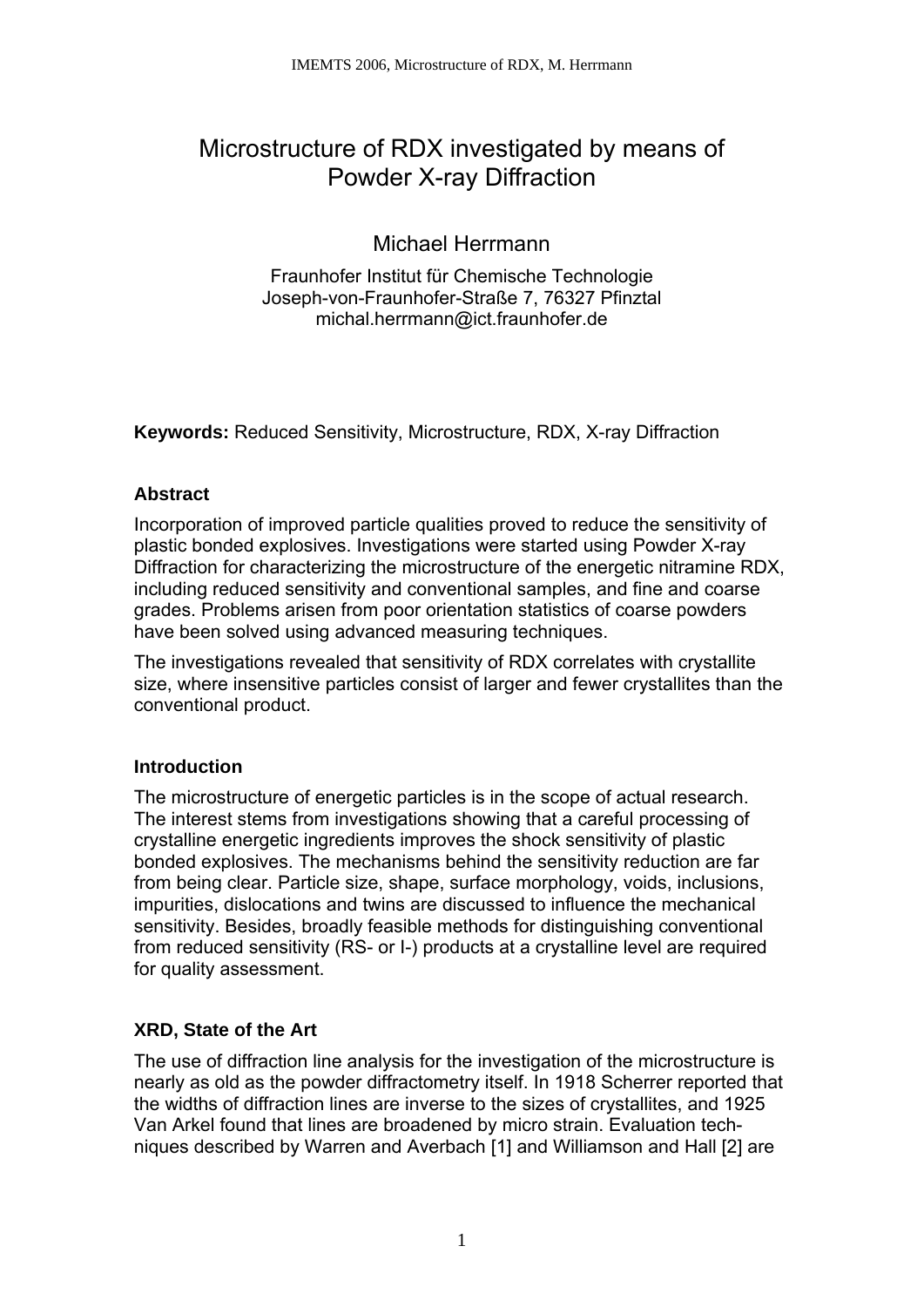state of the art. The latter consists essentially in plotting reciprocal diffraction line widths  $\beta^* = \beta/\lambda \cos \theta$  versus reciprocal lattice distances  $d^* = 2/\lambda \sin \theta$ , where β*, d, 2*θ and λ are the diffraction line width, lattice distance, diffraction angle and wavelength of the radiation. If strain broadening is negligible  $\beta^*$ -values lie on a horizontal line with an intercept at the inverse of the mean linear crystallite size *t*. If size broadening is negligible the values lie on a straight line through the origin with the integral breadth  $\xi$  of the strain contribution as slope; provided that micro strain is isotropic. The composite peak broadening produced by simultaneous small particle size and strain depends on the broadening functions of both effects. The method solves the problem of the separation of size and strain broadening revealing the root mean square strain  $\varepsilon_{\rm rms}$  =  $\langle {\bm \varepsilon}^2 \rangle^{1/2}$ [3], which may be estimated in terms of apparent strain  $\eta_\beta = 2\beta^* \Gamma^2 d^* \approx 5 \langle \varepsilon^2 \rangle^{1/2}$  [4].

Contrary to powder measurements, where intensity is monitored in dependence of the diffraction angle 2θ, single crystals could be measured by means of socalled rocking curves. Within this technique radiation source and detector are positioned within a reflection condition and a crystal is tilted trough its reflective orientation [5]. The resulting peak widths in terms of the sample angle *ω* may also be used for characterizing crystal quality [5, 6].

# **Approaches to Explosives**

The investigation of explosives by means of powder X-ray diffraction XRD has already proved to be a powerful tool for characterizing polymorphism, solid state reactions, thermal expansion or phase interaction [7]. Consequentially, approaches were made to characterize the microstructure of energetic particles, based on diffraction line broadening. Investigations were started on the cyclic nitramines RDX ( $C_3H_6N_6O_6$ ) and HMX ( $C_4H_8N_8O_8$ ), as these materials are in the scope of actual research on sensitivity reduction and, moreover, provide different defect mechanisms – dislocation slip in RDX and deformation twinning in HMX. Overcoming problems of the relatively lowly absorbing nitramine, characteristic line broadening was found distinguishing HMX from RDX, and results have been discussed in terms of dislocations and twins [8].

Two advanced techniques are now being used for investigating reduced sensitivity and conventional RDX samples, taking different orientation characteristics of fine and coarse grades (C1 and C5) into account [9].

#### **Investigations of Fine Particles at the Synchrotron**

Fine grades of conventional, reduced sensitivity and insensitive RDX with medium particle sizes of 17.6, 9.7 and 10.5 µm, respectively, were investigated at the diff-beamline of Angström-Quelle Karlsruhe GmbH ANKA using monochrome synchrotron radiation with 1.29978 Å wavelength and a flat rotating samples holder mounted on a Bragg-Brentano diffractometer equipped with Ge-analysator crystal. Samples were measured within selected 2θ-ranges and 0.0025 °2θ step size. With the program TOPAS from Bruker AXS peaks were indexed, and »single peaks« (with minimum or without overlap) were identified.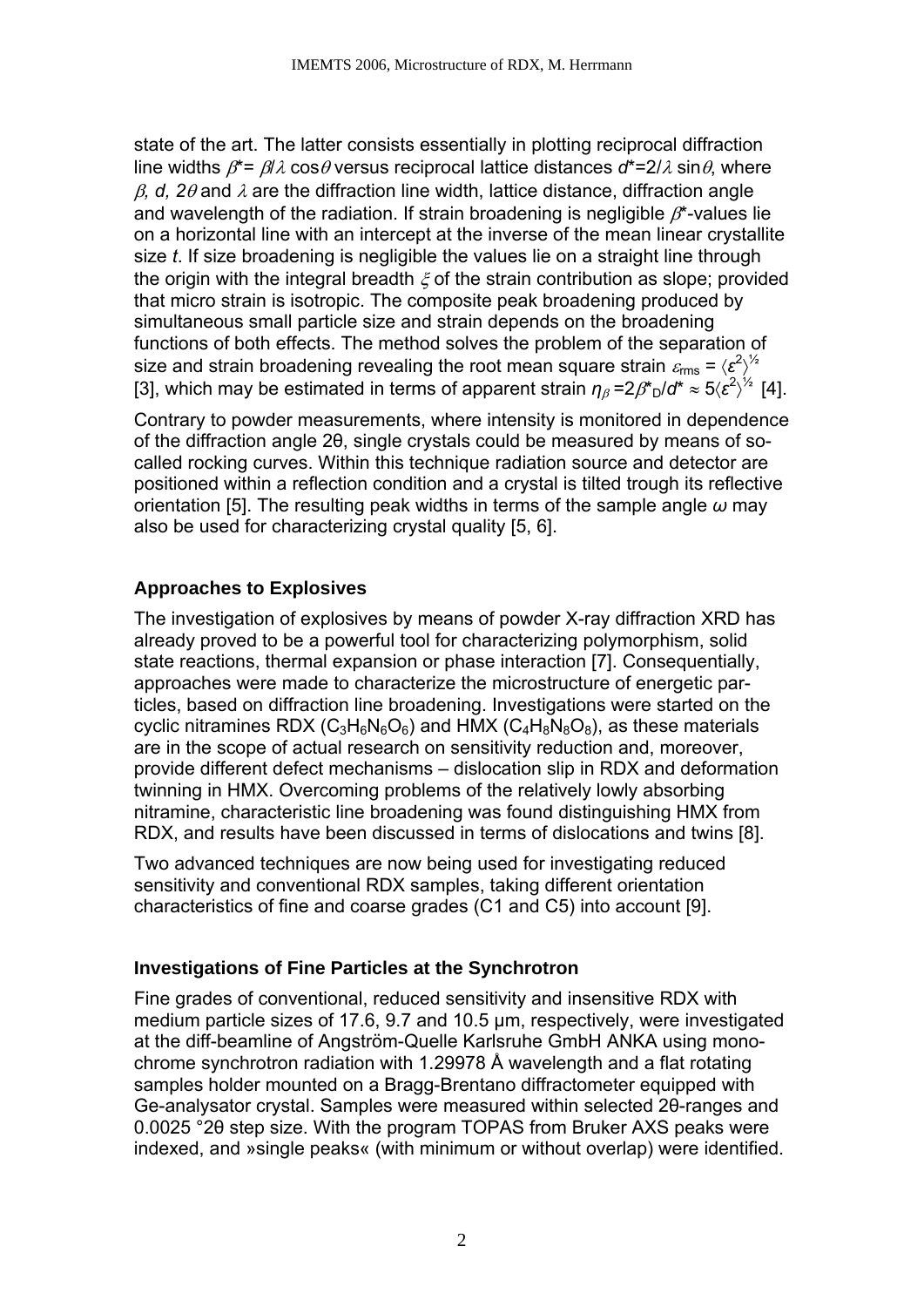The single peaks were fitted using the split-Pearson VII analytical function yielding Full Widths at Half Maximum (FWHM), which were reduced by geometric peak widths determined with Lanthanum hexaboride. The data were evaluated according to Williamson and Hall [3] by plotting reciprocal peak widths versus reciprocal lattice distances, and the root mean square strains were estimated from slopes of regression lines.

Fig. 1 shows Williamson-Hall plots of the fine RDX samples, and linear regression lines β\*=*a d*\*+*b* fitted to selected regions of the curves. Results of the fits are summarized in Tab. 1.



Fig. 1: Williamson-Hall plot of RDX, RS-RDX and I-RDX. Varying level of curves identify differences of crystallite size.

Tab. 1: Coefficients of regression lines  $\beta^* = a \, d^* + b$  and estimated root mean square strain  $\varepsilon_{\text{rms}}$ .

| Sample     | a     | $b$ [1/Å] | $\varepsilon_{\rm rms}$ |  |
|------------|-------|-----------|-------------------------|--|
| <b>RDX</b> | 0.049 | $-0,0055$ | 0,02                    |  |
| RS-RDX     | 0.045 | $-0.0074$ | 0,018                   |  |
| I-RDX      | 0.044 | $-0,0076$ | 0,018                   |  |

The RDX curves run linear between 0.23 and 0.34 1/Å, bending up at low d\*-values and down at high values. Some regression lines would intercept the y-axes at negative values (*b*) which physically doesn't make sense. The effect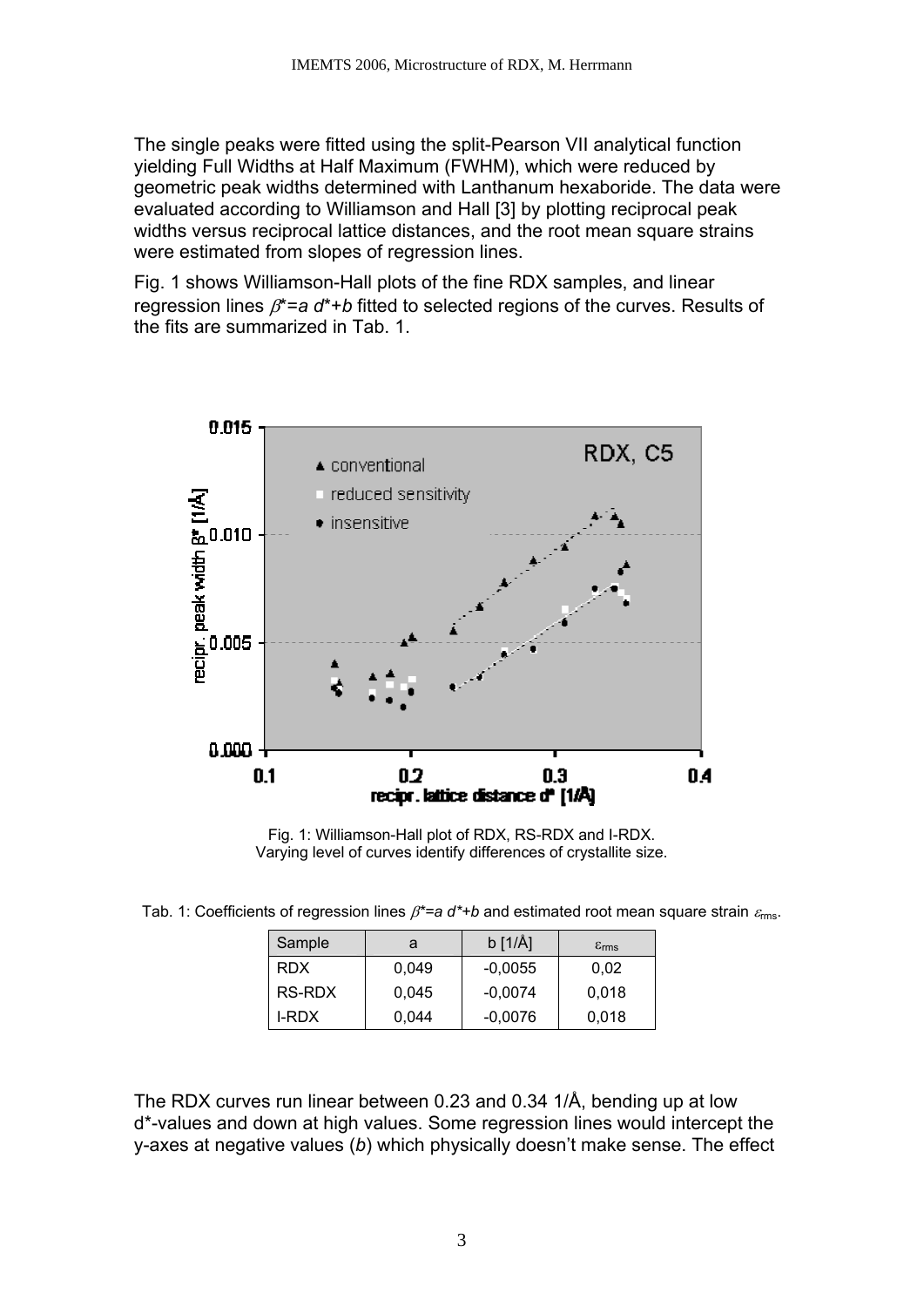is attributed to estimating geometrical peak widths as no lowly absorbing size/strain reference for the low 2θ-region has been available. The slopes are in a reasonable range, but may also be influenced by this effect. However, the values are evaluated relatively, meaning that e.g. lower intercept values represent larger crystallite sizes and vice versa.

The plots revealed approximately same curves for RS- and I-RDX but clearly distinguished from the curve of the conventional sample. The estimated root mean square strain of the RDX is with 0.02 slightly higher than the values of RS-RDX and I-RDX with 0.018. More pronounced are the differences of the levels and intercepts of the curves, pointing to significantly smaller crystallites in the conventional RDX.

# **Rocking Curves of Coarse Particles**

The disadvantage of poor orientation statistics of coarse samples for standard diffraction techniques may be inverted into an advantage, when reflections from isolated domains could be evaluated separately. While measuring a rocking curve, domains are tilted in and out of their reflection conditions, randomly. For a coarse powder and not too much particle in the sample, reflections may be separated and evaluated statistically.

Coarse grades of conventional, RS- and I-RDX with particle sizes of 195, 205 and 225 µm, respectively, were investigated on a D5000 Bragg-Brentano diffractometer from Bruker AXS equipped with copper tube, vertical soller slits, Ni-kβ-filter and scintillation counter. Measurements were performed on reflections (111), (200), (002), (220) and (131). For each reflection the sample was tilted from  $ω=θ-5°$  to  $θ+5°$  with 0.005° step width and 6 s step time;  $θ$ represents the symmetric position.

Pearson VII analytical functions were fitted to the diffraction profiles yielding intensities and Full Widths at Half Maximum (FWHM) of each dissoluble peak. The obtained data were evaluated by plotting the normalized additive number of peaks versus peak widths and by determining median peak widths *X50* and slopes of the curves around this value estimated by *X25/X75*.

Fig. 2 shows rocking curves of reflections (111), (200) and (002) measured with RS-RDX. The normalized additive number of peaks is plotted versus peak widths FWHM in Fig. 3 for reflection (111). The median peak widths *X50* and quotients *X25/X75* are summarized in Tab. 2, where values in brackets give standard deviations determined from five freshly prepared measurements of RS-RDX. The median peak widths of the coarse samples plotted separately for each measured reflection are shown in Fig. 4. Lowest median peak widths are found for I-RDX between 0.03 and 0.038 °ω followed by values of RS-RDX between 0.038 and 0.054 °ω and RDX between 0.052 and 0.077 °ω.

Considering standard deviations about 0.006 °ω, the differences prove to be significant. The *X25/X75* values of I-RDX around 0.52 represent steeper curves than those of RS-RDX and RDX around 0.4 and 0.45; meaning that the strain or size distribution is narrower in I-RDX than in RS-RDX and RDX. The plot of the median peak widths in Fig. 4 shows that anisotropic peak broadening is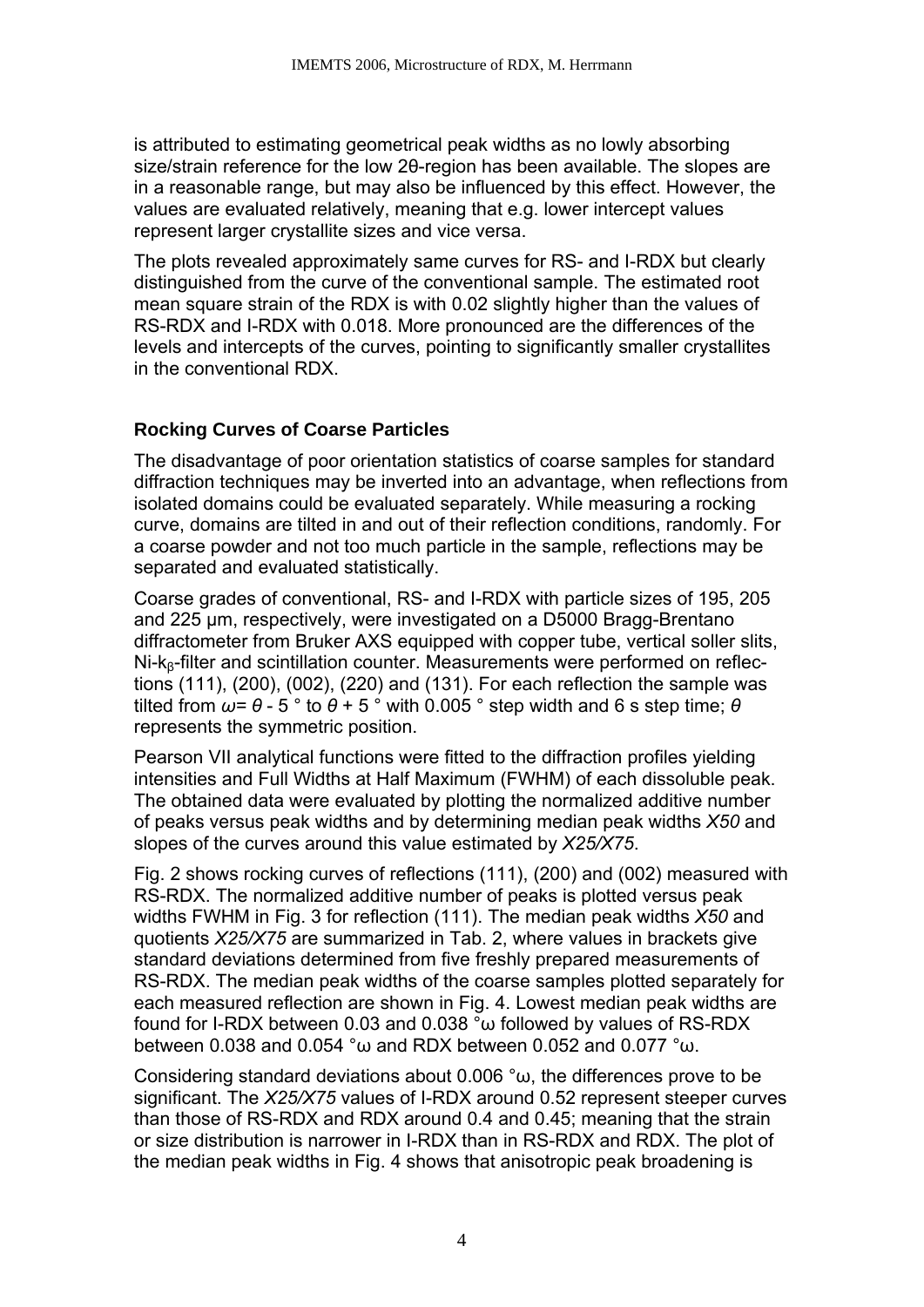most pronounced for RDX, whereas values of I-RDX are approximately independent on peak indexing.



Fig. 2: Rocking curves of reflections (111), (200) and (002) measured with RS-RDX.



Fig. 3: Normalized additive number of peaks plotted versus peak width of reflection (111)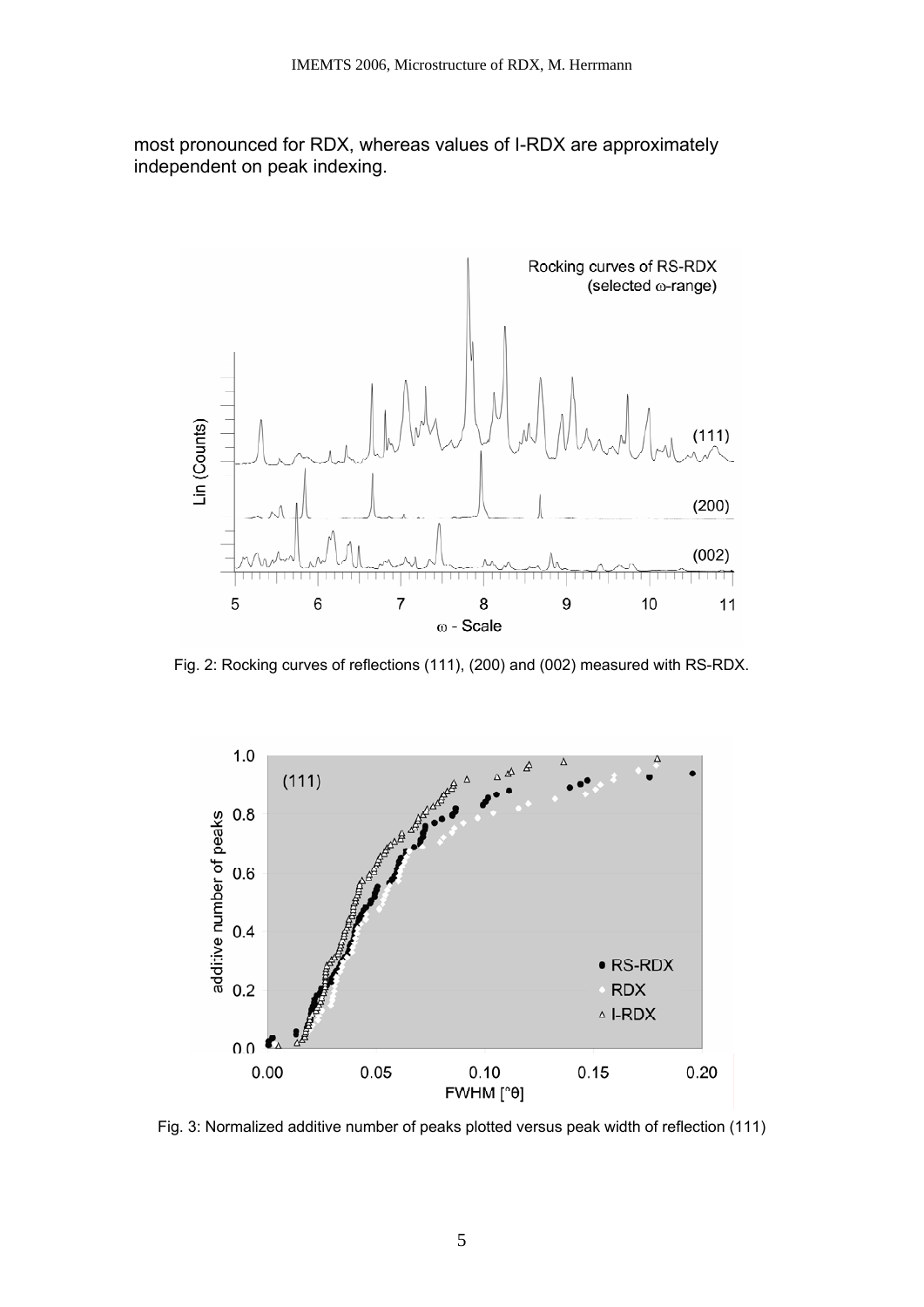

Fig. 4: Median peak widths *X50* of rocking curves plotted versus peak indices. Low values of I-RDX and RS-RDX identify higher crystal qualities of these samples compared to the conventional RDX.

Tab. 2: Median peak widths *X50* and quotient *X25/X75* of coarse RDX samples obtained from rocking curves (standard deviations in terms of last digit of related value are given brackets).

|       | RS-RDX                |         | I-RDX                 |         | <b>RDX</b>            |         |
|-------|-----------------------|---------|-----------------------|---------|-----------------------|---------|
| Peak  | $X50$ [ $^{\circ}$ W] | X25/X75 | $X50$ [ $^{\circ}$ W] | X25/X75 | $X50$ [ $^{\circ}$ W] | X25/X75 |
| (111) | 0.052(3)              | 0.43(4) | 0.034                 | 0.47    | 0.058                 | 0.42    |
| (200) | 0.038(6)              | 0.34(8) | 0.032                 | 0.51    | 0.058                 | 0.53    |
| (022) | 0.048(7)              | 0.46(5) | 0.038                 | 0.52    | 0.069                 | 0.48    |
| (220) | 0.054(7)              | 0.35(4) | 0.030                 | 0.54    | 0.077                 | 0.35    |
| (131) | 0.042(7)              | 0.44(7) | 0.030                 | 0.55    | 0.052                 | 0.45    |
| mean  | 0.047                 | 0.40    | 0.033                 | 0.52    | 0.063                 | 0.45    |

#### **Conclusions**

The investigations show that qualities of explosive powders can be distinguished on the bases of their microstructure using powder X-ray diffraction. Problems arisen from low absorbance or poor orientation statistics of coarse powders have been solved by advanced techniques using synchrotron radiation or rocking curves.

The I-RDX and RS-RDX show significantly narrower diffraction peaks than the RDX; fine and coarse grades. The broadening was attributed to smaller crystallites in the conventional RDX compared to the insensitive variants I-RDX and RS-RDX. On the other hand the particle size of the conventional product is larger than those of I-RDX and RS-RDX. This leads to the hypothesis that RDX particles consisting of few large crystals or even a single crystal are less